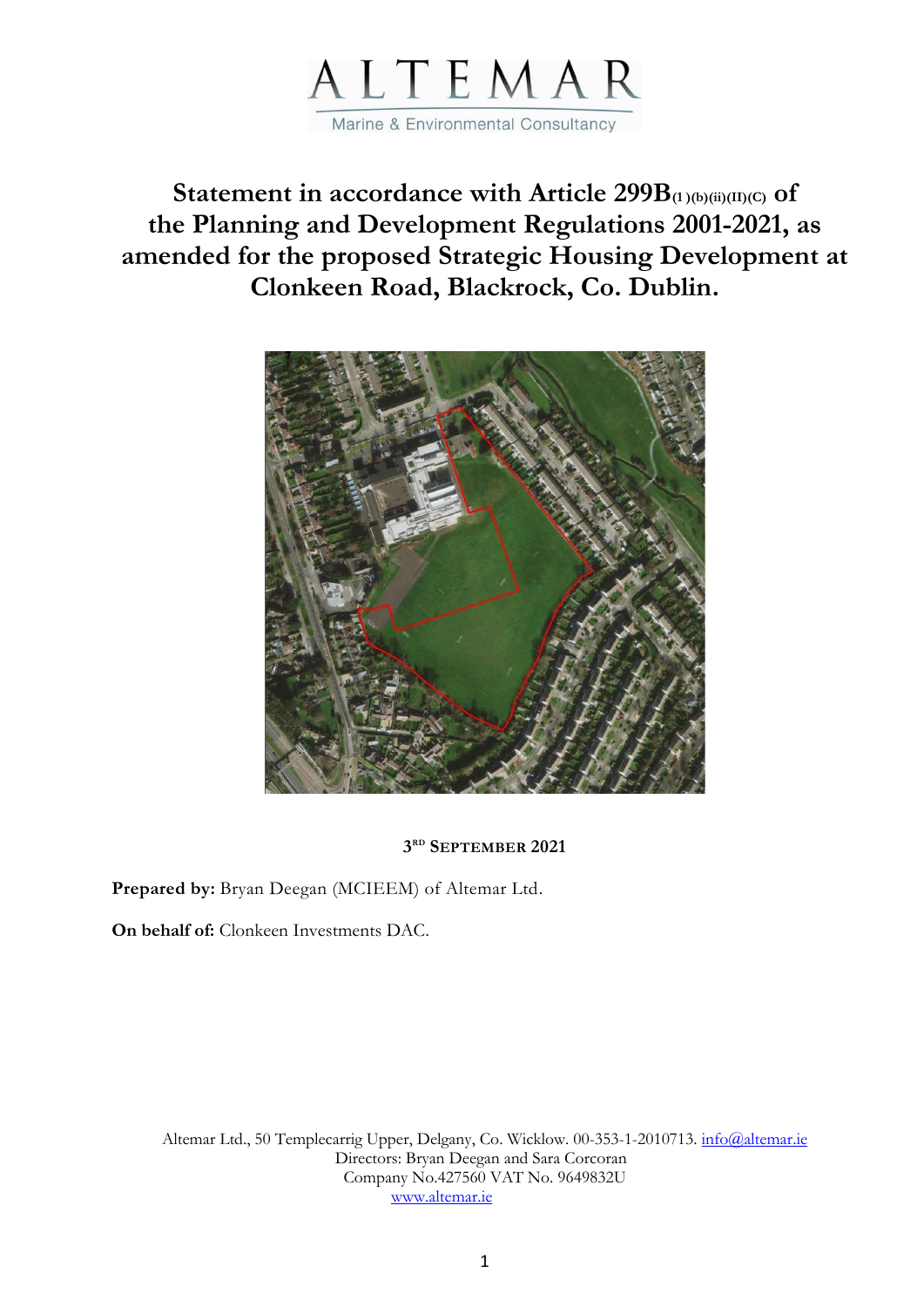| <b>Document Control Sheet</b> |                                                                                                                                                                                                                                      |          |                              |  |  |
|-------------------------------|--------------------------------------------------------------------------------------------------------------------------------------------------------------------------------------------------------------------------------------|----------|------------------------------|--|--|
| Client                        | Clonkeen Investments DAC.                                                                                                                                                                                                            |          |                              |  |  |
| Project                       | Statement in accordance with Article 299B $(1)$ (b) $(ii)(II)(C)$ of the<br>Planning and Development Regulations 2001-2021, as amended for the<br>proposed Strategic Housing Development at Clonkeen Road,<br>Blackrock, Co. Dublin. |          |                              |  |  |
| Report                        | Statement in accordance with Article 299B of the Planning and<br>Development Regulations 2001                                                                                                                                        |          |                              |  |  |
| Date                          | 3rd September 2021                                                                                                                                                                                                                   |          |                              |  |  |
| Version                       | Author                                                                                                                                                                                                                               | Reviewed | Date                         |  |  |
| Draft 01                      | Bryan Deegan                                                                                                                                                                                                                         | SC       | 25 <sup>th</sup> August 2021 |  |  |
| Planning                      | Bryan Deegan                                                                                                                                                                                                                         |          | 3rd September 2021           |  |  |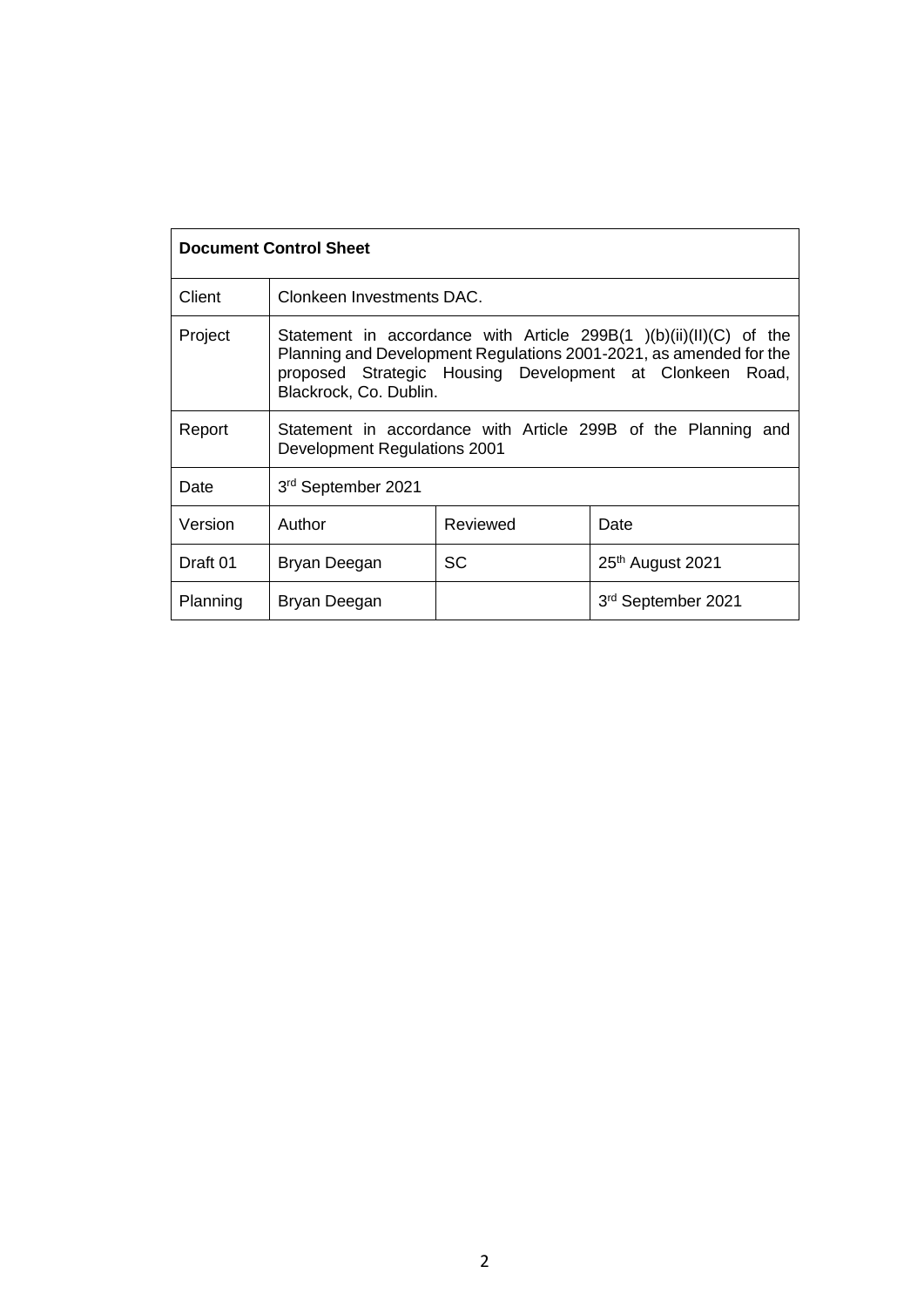# **CONTENTS**

| 1.       |                                                                                          |  |
|----------|------------------------------------------------------------------------------------------|--|
|          |                                                                                          |  |
| 2.       |                                                                                          |  |
|          |                                                                                          |  |
| A)       |                                                                                          |  |
|          |                                                                                          |  |
| B)       |                                                                                          |  |
| 1)       | Directive 92/43/EEC, The Habitats Directive & Birds Directive (Directive 2009/147/EC8    |  |
| (2)      |                                                                                          |  |
| 3)       |                                                                                          |  |
| 5)       |                                                                                          |  |
| $\left($ |                                                                                          |  |
| 7)       | Directive 92/57/EEC on the minimum safety and health requirements at temporary or mobile |  |
|          |                                                                                          |  |
| 8)       |                                                                                          |  |
|          |                                                                                          |  |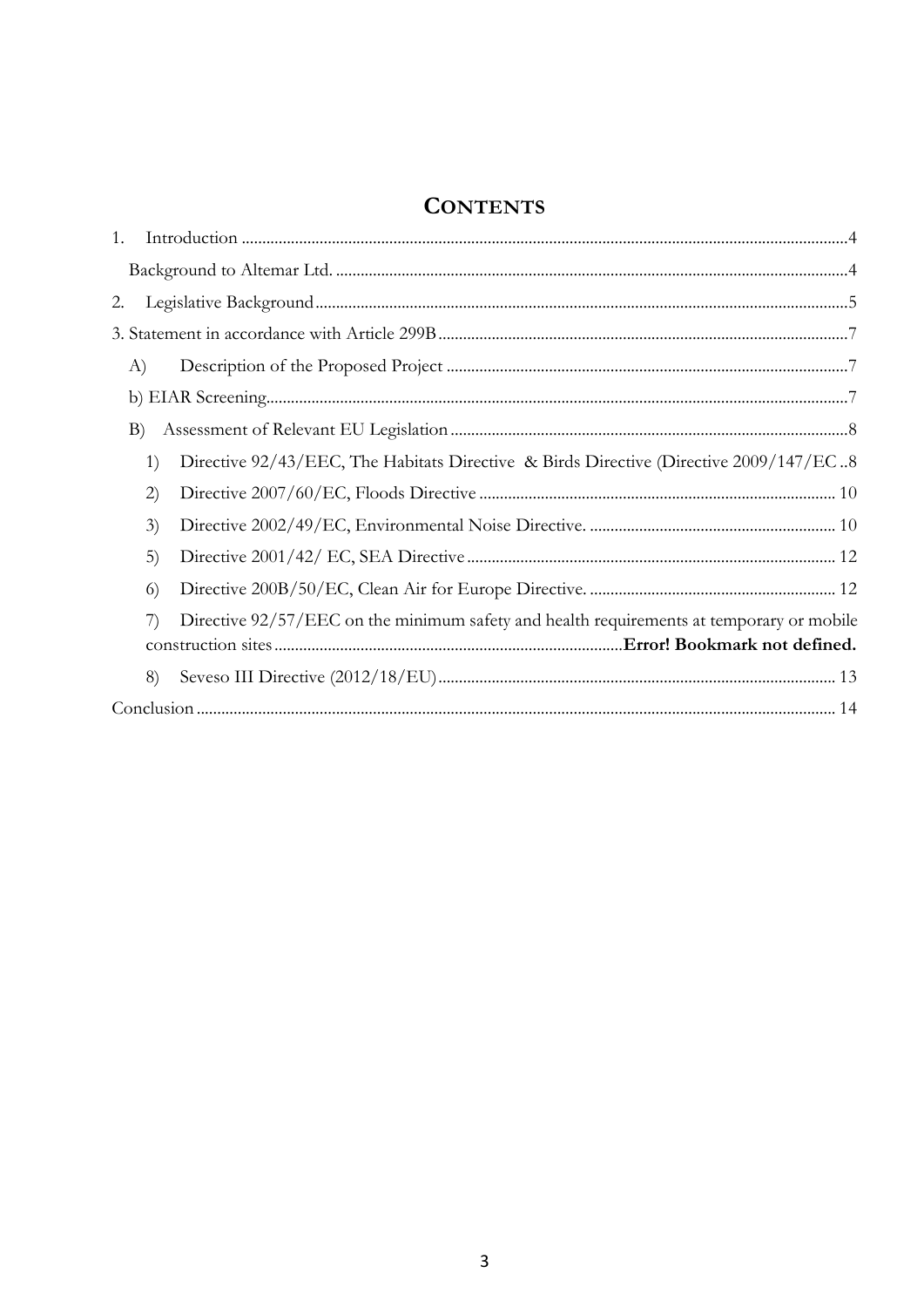# <span id="page-3-0"></span>**1. INTRODUCTION**

Altemar Ltd. at the request of Clonkeen Investments DAC have prepared this statement in accordance with Article 299B (l)(b)(ii)(lI)(C) of the Planning and Development Regulations 2001, as amended, (the "Planning Regulations") in relation to the proposed Strategic Housing Development (SHD) with a total application site area of c. 3.3 ha, on a site located at Lands Adjoining Clonkeen College, Clonkeen Road, Blackrock, Co. Dublin. This statement is to provide information and assist An Bord Pleanála in completing an examination for the purposes of a screening determination in accordance with Articles 299B and 299C of the Planning Regulations.

In particular, it is provided so that the Board may have regard to the "the available results, where relevant, of preliminary verifications or assessments of the effects on the environment carried out pursuant to European Union legislation other than the Environmental Impact Assessment Directive" in accordance with Article 299C(1)(a)(iv) of the Planning Regulations.

It should be noted that Altemar Limited. has been requested to prepare this statement and is totally reliant on multiple parties for the provision of the information contained within this statement. Altemar is providing this information based on a summary of information to assist An Bord Pleanála and is not responsible for the original material that is referenced within the statement. Any matters in relation to the material contained within this statement should be referred to the authors of the original documentation that is referenced in this statement. It is based on the material provided to Altemar, in good faith, and the conclusions drawn in this statement are based on the provision of accurate and truthful reporting from other consultants.

# <span id="page-3-1"></span>**BACKGROUND TO ALTEMAR LTD.**

Since its inception in 2001, Altemar has been delivering ecological and environmental services to a broad range of clients. Operational areas include residential, infrastructural, renewable, oil & gas, private industry, local authorities, EC projects and State/semi-State Departments. Bryan Deegan is the managing director of Altemar, is an environmental scientist and marine biologist with 25 years' experience working in Irish terrestrial and aquatic environments, providing services to the State, Semi-State and industry. He is currently contracted to Inland Fisheries Ireland as the sole "External Expert" to environmentally assess internal and external projects. Bryan Deegan (MCIEEM) holds a MSc in Environmental Science, BSc (Hons.) in Applied Marine Biology, NCEA National Diploma in Applied Aquatic Science and a NCEA National Certificate in Science (Aquaculture).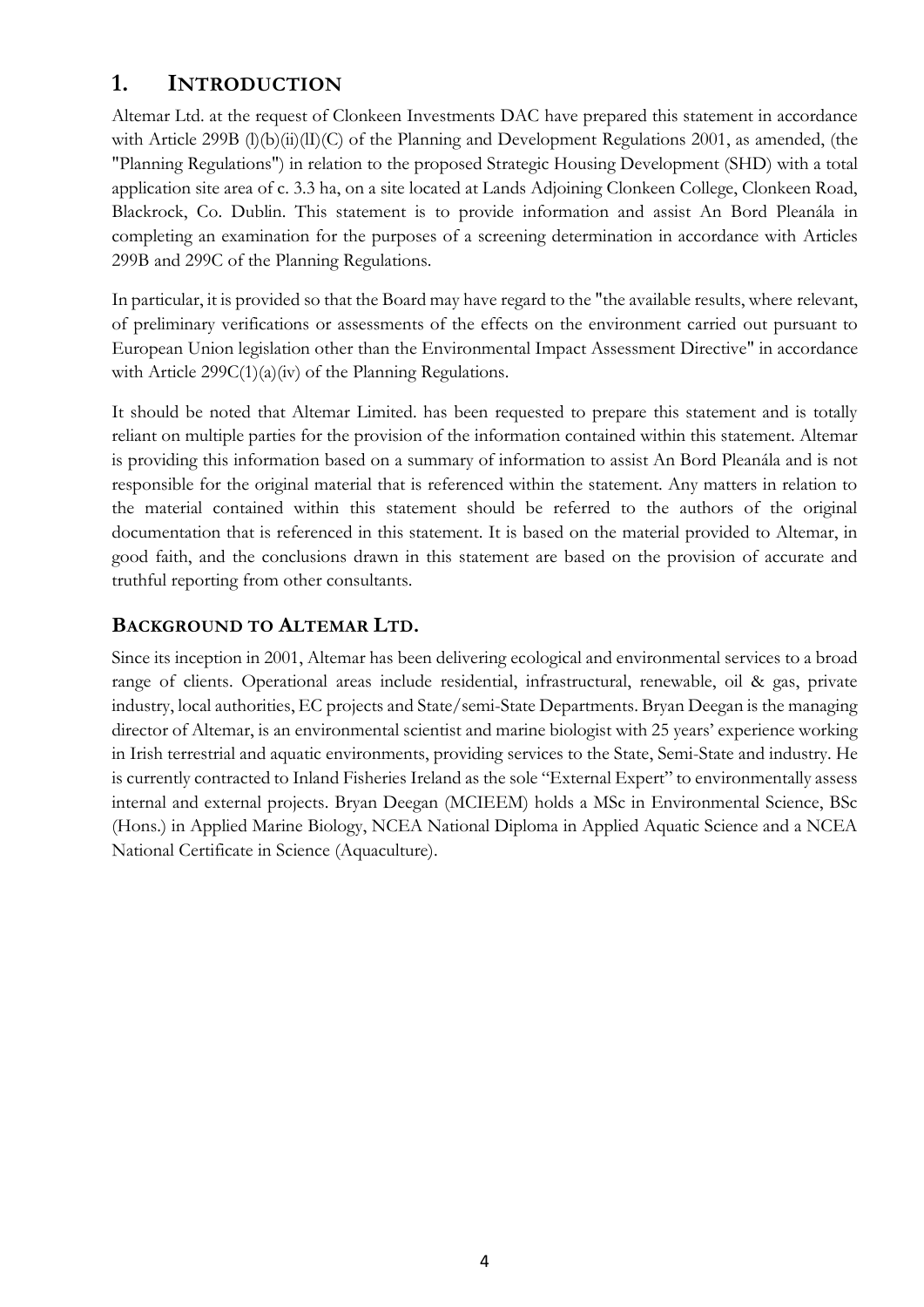# <span id="page-4-0"></span>**2. LEGISLATIVE BACKGROUND**

The proposed SHD development is below the 500 dwelling threshold at paragraph (1 )(b)(i) of Part 2 of Schedule 5 to the Planning Regulations and is not accompanied by an Environmental Impact Assessment Report (EIAR). However, the Board is reqired to carry out a screening for EIA purposes, taking into account the EIA Screening report furnished by the applicant. The specific requirement for a SHD application to be accompanied by a statement in relation to assessments under EU legislation other than the EIA Directive for the purposes of EIA Screening is referred to (and highlighted in bold below) under Article 299B of the Planning Regulations, which provides as follows:

# **299B-Requirements in relation to environmental impact assessment for subthreshold development where no screening determination was made under section 7 of Act of 2016.**

"*1) a) Paragraph (b) applies where—*

- *(i) a planning application for a sub-threshold development is made and a request for a determination under section 7(1)(a)(i)(I) of the Act of 2016 was not made, and*
- *(ii) such application is not accompanied by an EIAR.*
- *(b) (i) The Board shall carry out a preliminary examination of, at the least, the nature, size or location of the development. (ii) Where the Board concludes, based on such preliminary examination, that—*

*(I) there is no real likelihood of significant effects on the environment arising from the proposed development, it shall conclude that an EIA is not required,*

*(II) there is significant and realistic doubt in regard to the likelihood of significant effects on the environment arising from the proposed development, it shall satisfy itself that the applicant has provided to the Board*

*(A) the information specified in Schedule 7A,*

*(B) any further relevant information on the characteristics of the proposed development and its likely significant effects on the environment, and*

**(C) a statement indicating how the available results of other relevant assessments of the effects on the environment carried out pursuant to European Union legislation other than the Environmental Impact Assessment Directive have been taken into account***.*

*(c) The information referred to in paragraph (b)(ii)(II) may be accompanied by a description of the features, if any, of the proposed development and the measures, if any, envisaged to avoid or prevent what might otherwise have been significant adverse effects on the environment of the development.*

*(2) (a) Where the information referred to in sub-article (1)(b)(ii)(II) was not provided by the applicant, the Board shall refuse to deal with the application pursuant to section 8(3)(a) of the Act of 2016.*

*(b) (i) Where the information referred to in sub-article (1)(b)(ii)(II) was provided by the applicant, the Board shall carry out an examination of, at the least, the nature, size or location of the development for the purposes of a screening determination.*

*(ii) The Board shall make a screening determination and—*

*(I) if such determination is that there is no real likelihood of significant effects on the environment arising from the proposed development, it shall determine that an EIA is not required, or*

*(II) if such determination is that there is a real likelihood of significant effects on the environment arising from the proposed development, it shall* 

*(A) determine that the development would be likely to have such effects, and*

*(B) refuse to deal with the application pursuant to section 8(3)(a) of the Act of 2016."<sup>1</sup>*

The requirement for the Board to consider for the purposes of EIA sceening, where relevant, the available results of preliminary verifications or assessments under EU legislation other than the EIA Directive is referrd to (and highlighted in bold below) under Article 299C of the Planning Regulations provide as follows:

<sup>&</sup>lt;sup>1</sup> Emphasis added.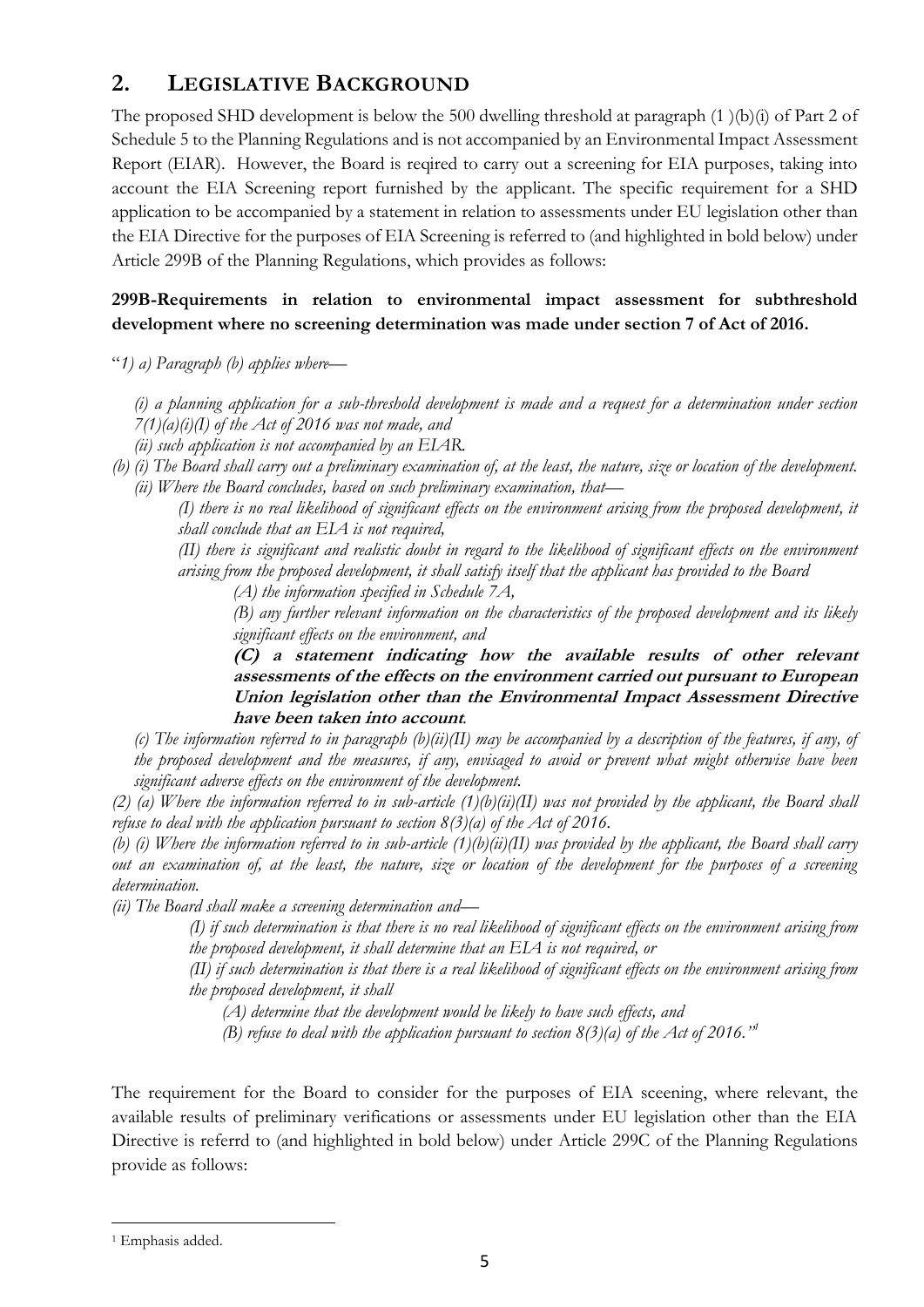# **299C-Requirements in relation to environmental impact assessment for subthreshold development where no screening determination was made under section 7 of Act of 2016.**

*(1) (a) The Board shall, in carrying out its screening determination under article 299B(2)(b) whether there is no real likelihood of significant effects on the environment arising from a proposed development or there is a real likelihood of significant effects on the environment arising from the proposed development, have regard to—*

*(i) the criteria set out in Schedule 7,*

*(ii) the information submitted pursuant to Schedule 7A,*

*(iii)the information referred to in article 299B(1)(b)(ii)(II) and the description, if any, referred to in article 299B(1)(c),*

# **(iv) the available results, where relevant, of preliminary verifications or assessments of the effects on the environment carried out pursuant to European Union legislation other than the Environmental Impact Assessment Directive***, and*

*(v) in respect of a proposed development which would be located on, or in, or have the potential to impact on— (I) a European site,*

*(II) an area the subject of a notice under section 16(2)(b) of the Wildlife (Amendment) Act 2000 (No.38 of 2000),*

*(III) an area designated as a natural heritage area under section 18 of the Wildlife (Amendment) Act 2000,*

*(IV) land established or recognised as a nature reserve within the meaning of section 15 or 16 of the Wildlife Act 1976 (No. 39 of 1976).*

*(V) land designated as a refuge for flora or as a refuge for fauna under section 17 of the Wildlife Act 1976,*

*(VI) a place, site or feature of ecological interest, the preservation, conservation or protection of which is an objective of a development plan or local area plan, draft development plan or draft local area plan, or proposed variation of a development plan, for the area in which the development is proposed, or*

*(VII) a place or site which has been included by the Minister for Culture, Heritage and the Gaeltacht in a list of proposed Natural Heritage Areas published on the National Parks and Wildlife Service website, the likely significant effects of the development on such site, area, land, place or feature, as appropriate.*

*(b) The Board shall—*

*(i) include, or refer to, in its screening determination under article 299B the main reasons and considerations, with reference to the relevant criteria listed in Schedule 7, on which the determination is based, and*

*(ii) cause such determination to be placed and kept with the documents relating to the planning application.*

*(2) (a) Paragraph (b) applies where the screening determination is that the proposed development would not be likely to have significant effects on the environment and the applicant has provided, under article 299B(1)(c), a description of the features, if any, of the proposed development and the measures, if any, envisaged to avoid or prevent what might otherwise have been significant adverse effects on the environment of the development.*

*(b) The Board shall specify such features, if any, and such measures, if any, in the screening determination. (3) Article 299B and this article shall not apply to an application for a proposed strategic housing development in respect of which a determination under section 7(1)(a)(i)(I) of the Act of 2016 has been made.*

*(3) Article 299B and this article shall not apply to an application for a proposed strategic housing development in respect of which a determination under section 7 (1)(a)(i)(I) of the Act of 2016 has been made*."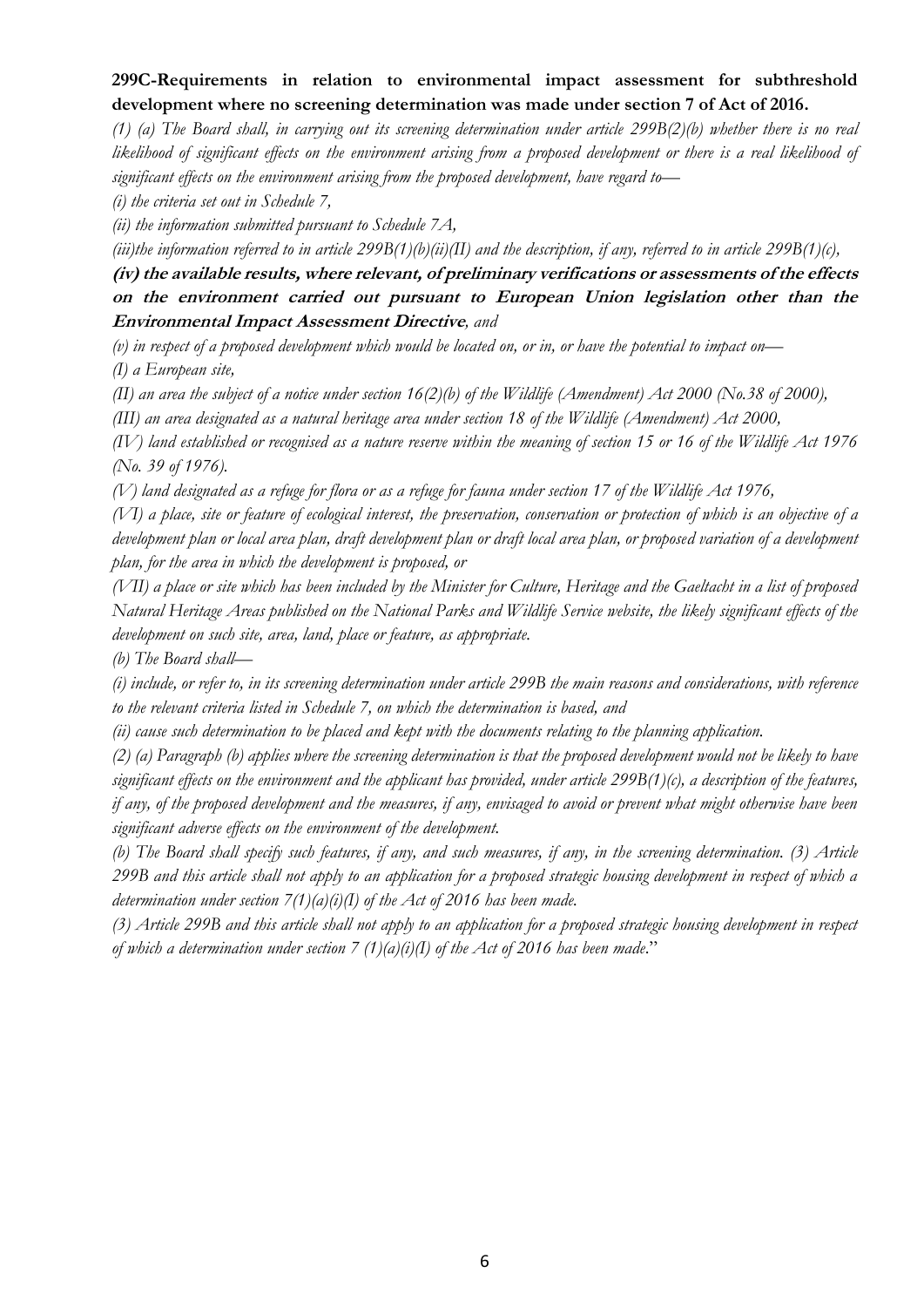# <span id="page-6-0"></span>**3. STATEMENT IN ACCORDANCE WITH ARTICLE 299B**

### **A) DESCRIPTION OF THE PROPOSED PROJECT**

<span id="page-6-1"></span>Clonkeen Investments DAC intend to apply to An Bord Pleanála (the Board) for permission for a Strategic Housing Development with a total application site area of c. 3.3 ha, on a site located at Lands Adjoining Clonkeen College, Clonkeen Road, Blackrock, Co. Dublin. The development, with a total gross floor area of c 33,851 sq m, will provide 299 no. residential units and a 1 no. storey 353 sq m childcare facility with dedicated play area 231 sq m. The development will consist of 18 no. ground floor 3 bedroom duplex apartments and 18 no. 2 bedroom apartments above and 12 no. ground floor 2 bedroom apartments with 12 no. 3 bedroom duplex apartments above. The 60 no. duplex units are arranged in 6 no. three storey blocks. The development will also consist of 239 no. apartment units (111 no. 1 bedroom apartments, 120 no. 2 bedroom apartments and 8 no. 3 bed apartments) arranged in 4 no. 6 storey blocks over 1 no. storey basement; public open space, communal open space and private open space (including all balconies, terraces and individual unit gardens at all levels); 614 sq m communal resident facilities including concierge and welcome area (195 sq m), residents' flexible work facility (219 sq m), residents' lounge (100 sq m) and residents' gym area (100 sq m).

The proposed development also provides for the demolition of the 2 no. storey office building ('St. Helen's', Meadow Vale - 470 sq m) to facilitate new vehicular, pedestrian and cyclist access to the site, to the north of the proposed development via Meadow Vale.

The development will also include the provision of 2 no. designated play areas; internal roads and pathways; bin stores; 248 no. car parking spaces, including 167 no. at basement level and 2 no. shared vehicle (GoCar) spaces, 388 no. bicycle parking spaces, and 10 no. motorcycle parking spaces at basement and surface level; hard and soft landscaping; plant; boundary treatments including the repair and replacement of some existing boundary treatments; the provision of new surface water and foul drainage pipes and any required pipe diversion works; internal foul pumping station; a new internal access road and paths; changes in level; services provision and related pipework, ducting and cabling; electric vehicle charging points; 4 no. stormwater attenuation tanks; 1 no. ESB substation; photovoltaic panels; SUDS including green roof provision; signage; provision for future pedestrian access to Monaloe Park to the east of the development, including the provision of a pedestrian bridge, extending over the drainage ditch; public lighting and all site development and excavation works above and below ground.

# <span id="page-6-2"></span>**B) EIAR SCREENING**

An Environmental Impact Assessment Report (EIAR) Screening is submitted by Tom Phillips + Associates (TPA), Town Planning Consultants on behalf of our Client, Clonkeen Investments DAC, in respect of the proposed residential development. The EIAR Screening states that *""there are no "significant effects" associated with the proposed development, primarily due to its characteristics (being significantly below all of the appropriate thresholds) and location (substantially within the existing built context of a well-established residential area). Therefore, the issues which Schedule 7 lists as being important to have particular regard to, including, inter alia, 'the extent of the impact (geographical area and size of the affected population)' and 'the transfrontier nature of the impact' are not considered to be applicable in this context."*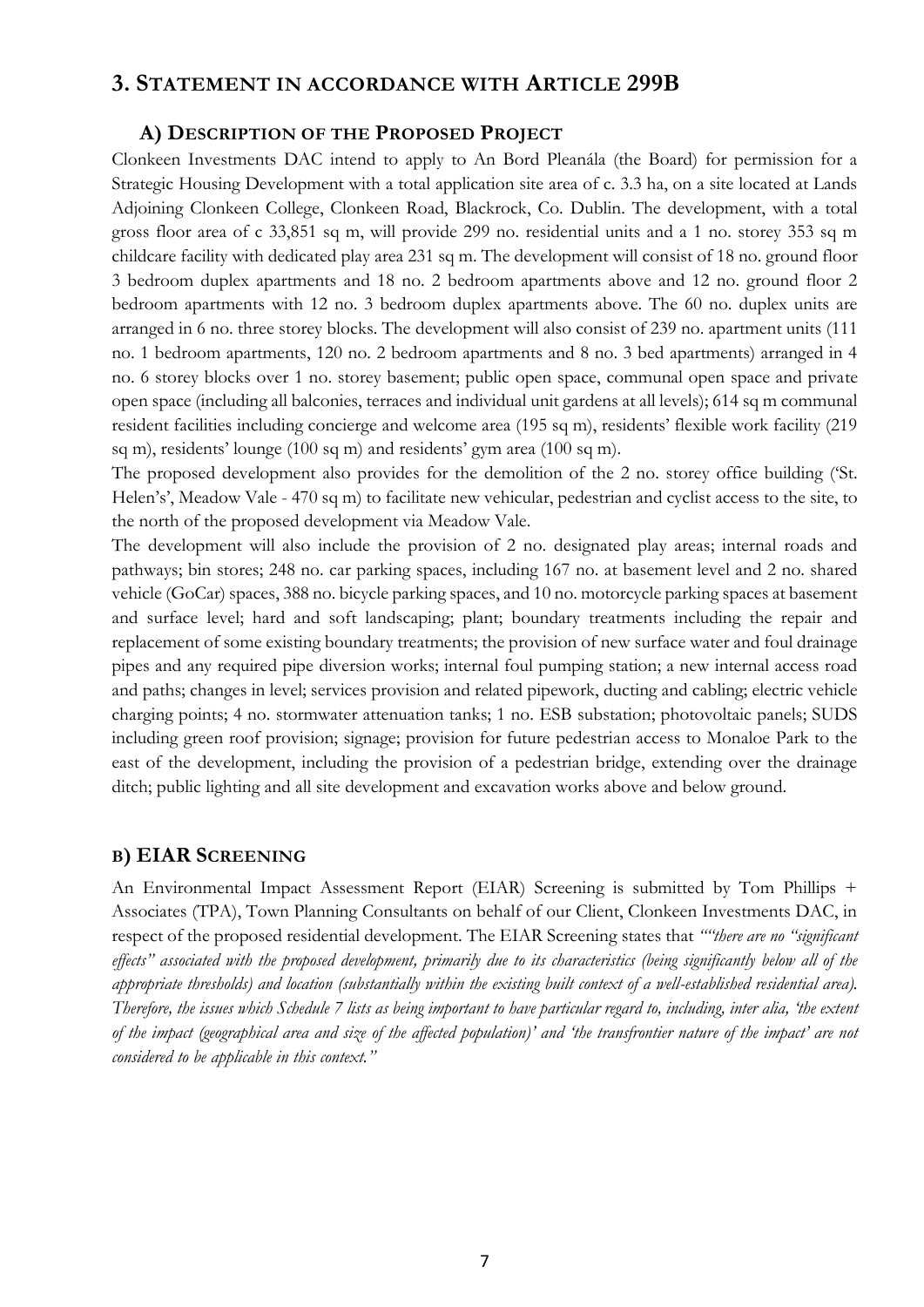## <span id="page-7-0"></span>**B) ASSESSMENT OF RELEVANT EU LEGISLATION**

The following section details the assessments other (Non EIA Directive) EU Directives relevant to the proposed development and the results thereof for the purposes of EIA screening,d which have been taken into account in the EIA Screenig Report submitted by the applicant. This section details the relevant studies and reports that deal with the corresponding Directives:

<span id="page-7-1"></span>1) DIRECTIVE 92/43/EEC, THE HABITATS DIRECTIVE & BIRDS DIRECTIVE (DIRECTIVE 2009/147/EC on the conservation of wild birds). The European Communities (Birds and Natural Habitats Regulations 2011 (S. I. No. 477 of 2011) transpose the Habitats Directive and the Birds Directive. The 2011 Regulations were amended by:

 S.I. No. 290 of 2013 S.I. No. 499 of 2013 S.I. No. 355 of 2015 Planning, Heritage and Broadcasting (Amendment) Act 2021 (no.11 of 2021), Chapter 4 S.I. No. 293 of 2021

a) Assessment Reports

i)**Appropriate Assessment Screening and Natura Impact Statement Reports** (MKO) supported by wintering bird assessments (2019/2020 (Scott Cawley) and 2020/2021 (MKO).

#### *Appropriate Assessment Screening*

The concluding statement of the Appropriate Assessment Screening carried out by MKO for the purposes of Article 6(3) of he Habitats Directive (which is particularly relevant to consideration of the impacts on biodiversity in the EIA Screening report. in the EIA screening report submitted with the application) states that "*It cannot be excluded beyond reasonable scientific doubt, in view of best scientific knowledge, on the basis of objective information and in light of the conservation objectives of the relevant European sites, that the proposed development, in the absence of any mitigation, individually or in combination*  with other plans and projects, would be likely to result in likely significant effects on the Rockabill to Dalkey *Island SAC, South Dublin Bay and River Tolka Estuary SPA, Dalkey Islands SPA, North Bull Island SPA and Baldoyle Bay SPA.* 

*As a result, an Appropriate Assessment is required, and a Natura Impact Statement shall be prepared in respect of the proposed development. It can be excluded beyond reasonable scientific doubt, in view of best scientific knowledge, on the basis of objective information and in light of the conservation objectives of the relevant European Sites, that the proposed development, in the absence of any mitigation, individually or in combination with other plans and projects, would be likely to result in likely significant effects on any other European Sites. In carrying out this AA screening, mitigation measures have not been taken into account. Standard best practice construction measures which could have the effect of mitigating any effects on any European Sites have similarly not been taken into account."*

#### *Natura Impact Statement*

The Natura Impact Statement was prepared by MKO for the purposes of facilitating an appropriate assessment by the Board pursuant to Article 6(3) of the Habitats Directive and is particularly relevant to consideration of the impacts on biodiversity in the EIA Screening report. The conclusion or Residual Impact Assessment as contained in the NIS states that "Taking cognisance of measures to avoid impacts and best practice/mitigation measures incorporated into the project design which are considered in the preceding section, the proposed project will not have an adverse effect on the integrity of any European Site.

The proposed project will not prevent the QIs/SCIs of European Sites from achieving/maintaining favourable conservation status in the future as defined in Article 1 of the EU Habitats Directive. A definition of Favourable Conservation Status is provided below: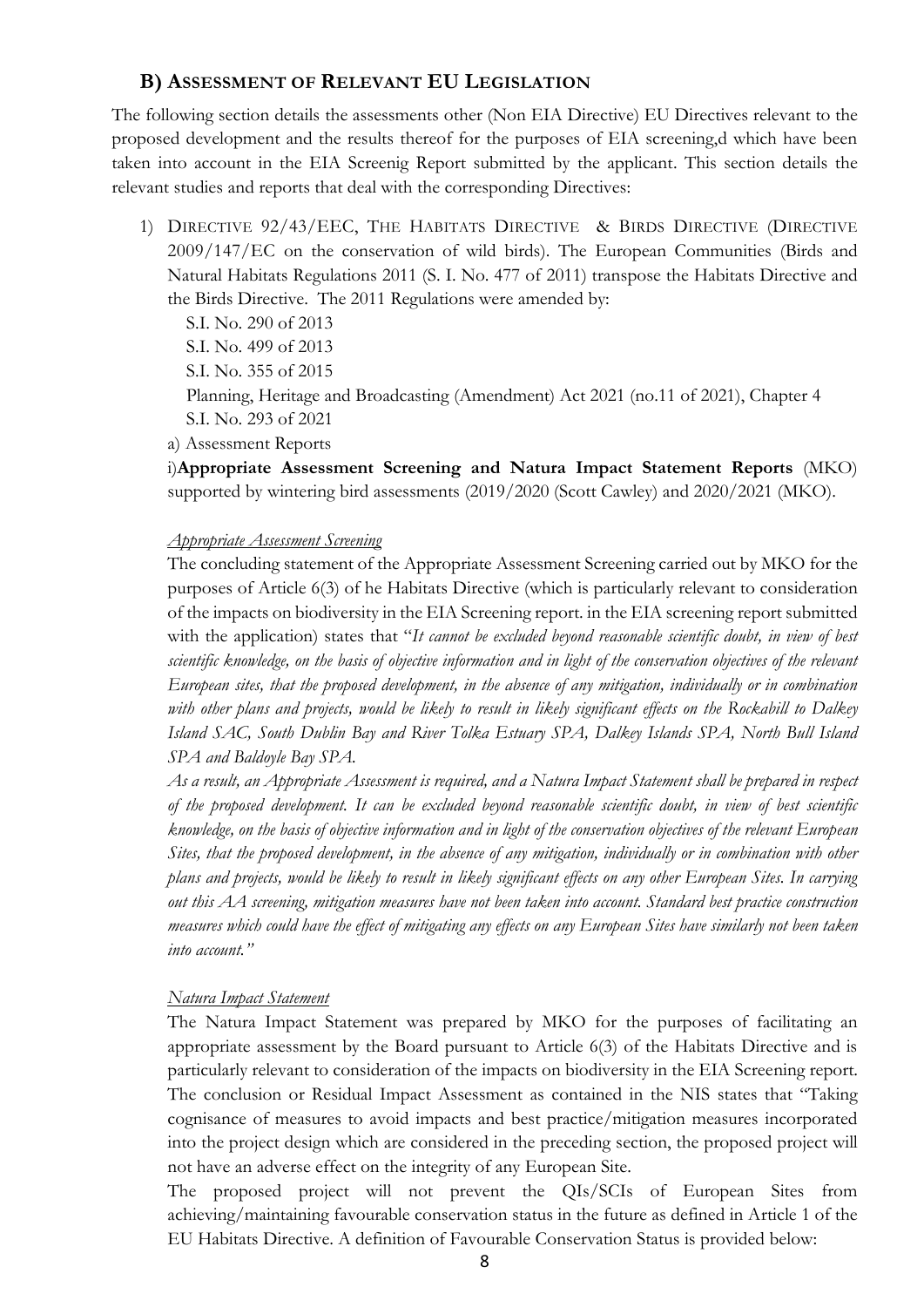'Conservation status of a species means the sum of the influences acting on the species concerned that may affect the long-term distribution and abundance of its populations within the territory referred to in Article 2;

The conservation status will be taken as 'favourable' when:

- ➢ Population dynamics data on the species concerned indicate that it is maintaining itself on a long-term basis as a viable component of its natural habitats, and
- $\triangleright$  The natural range of the species is neither being reduced nor is likely to be reduced for the foreseeable future, and
- ➢ There is, and will probably continue to be, a sufficiently large habitat to maintain its populations on a long-term basis.'

Based on the evidence and considerations referred to in this report, it can be concluded in view of best scientific knowledge, on the basis of objective information that the proposed development will not adversely affect the QIs/SCIs associated with the following European Sites or any other European Sites:

- Rockabill to Dalkey Island SAC
- South Dublin Bay and River Tolka Estuary SPA
- Dalkey Islands SPA
- North Bull Island SPA
- Baldoyle Bay SPA

The NIS concludes "*NIS has provided an assessment of all potential direct or indirect pathways for adverse effects on the QI habitat and species of Rockabill to Dalkey Island SAC and the SCIs of South Dublin Bay and River Tolka Estuary SPA, Dalkey Islands SPA, North Bull Island SPA and Baldoyle Bay SPA. Where the potential for any adverse effect on any European Site has been identified, the pathway by which any such effect may occur has been robustly blocked through the use of avoidance, appropriate design and mitigation measures as set out within this report and its appendices. The measures ensure that the construction and operation of the proposed development does not adversely affect the integrity of European Sites.*

*Therefore, it can be objectively concluded that the proposed development, individually or in combination with other plans or projects, will not adversely affect the integrity of any European Site*."

# ii)**Ecological Impact Assessment including bat assessment (Altemar)**

The EcIA has been prepared by Altemar Ltd. at the request of Clonkeen Investments DAC and is particularly relevant to consideration of the impacts on biodiversity in the EIA Screening report. The EcIA includes a desk-based assessment of the potential species and habitats of conservation importance and field surveys carried out by Altemar, Scott Cawley and MKO. was The EcIA concludes "*The proposed site is located in a suburban environment 2.8 km from the nearest Natura 2000 site. Watercourses and surface runoff are seen as the main potential pathway for impacts on biodiversity outside of the site. The site is proximate to drainage ditch which flows into the Kill Of The Grange Stream which flows to Killiney Bay. However, no designated sites are located downstream of the proposed development and foul water will discharge to the Shanganagh WWTP. There is no direct or indirect hydrological pathway from the proposed development site to a designated site. Mitigation measures have been developed to reduce impacts on biodiversity to non significant levels. The overall impact on the ecology of the proposed development will result in a Negligible/adverse/international/ negative impact/Not significant/long term residual impact on the ecology of the site and locality overall.*

*Qualifying interests of SPA's within Dublin Bay were noted on or adjacent to the proposed development site As outlined in the NIS "This NIS has provided an assessment of all potential direct or indirect pathways for adverse effects on the QI habitat and species of Rockabill to Dalkey Island SAC and the SCIs of South Dublin Bay and River Tolka Estuary SPA, Dalkey Islands SPA, North Bull Island SPA and Baldoyle Bay SPA.*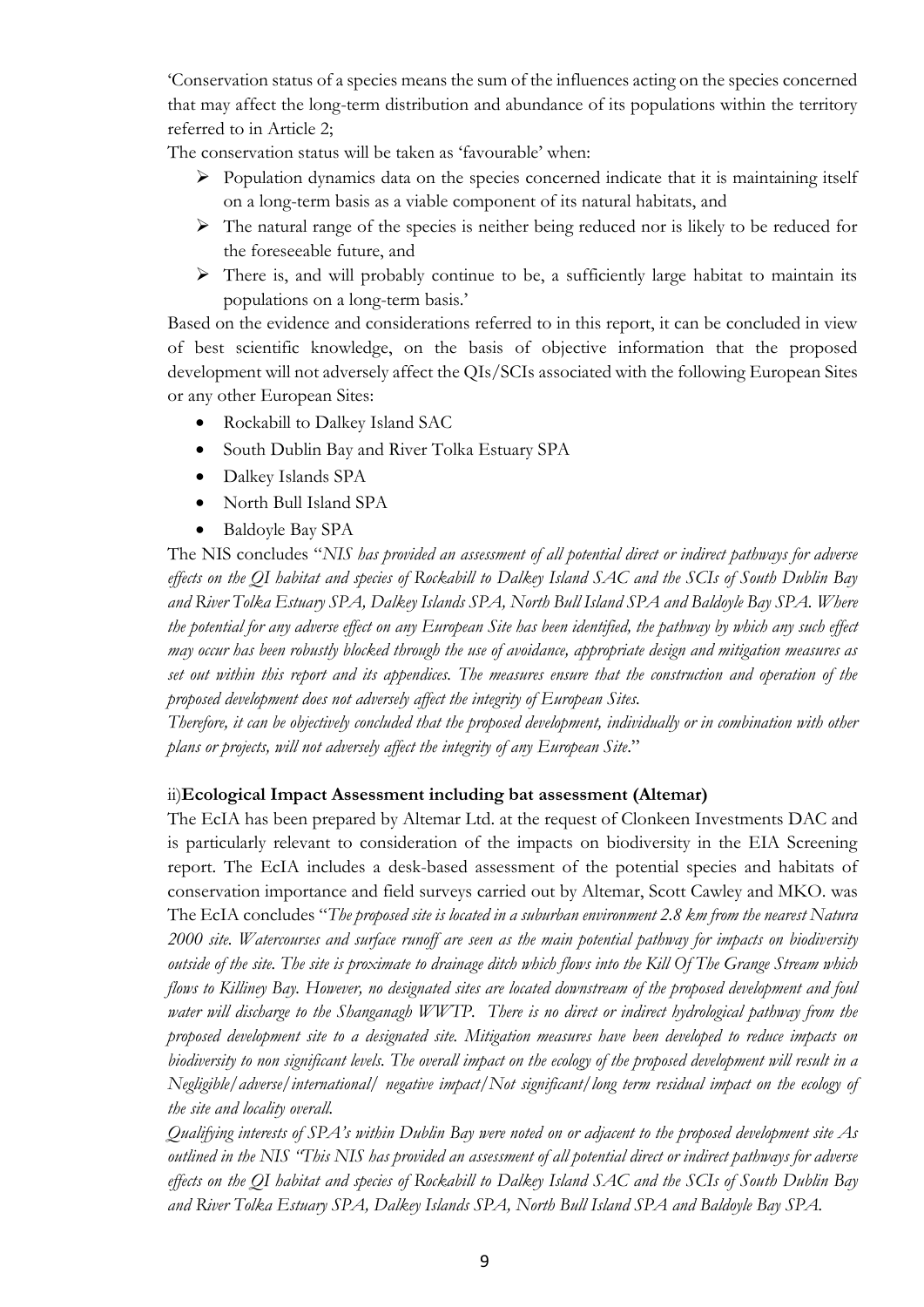*Where the potential for any adverse effect on any European Site has been identified, the pathway by which any such effect may occur has been robustly blocked through the use of avoidance, appropriate design and mitigation measures as set out within this report and its appendices. The measures ensure that the construction and operation of the proposed development does not adversely affect the integrity of European Sites.*

*Therefore, it can be objectively concluded that the proposed development, individually or in combination with other plans or projects, will not adversely affect the integrity of any European Site.*

*The construction and operation of the proposed development will not impact on the conservation objectives of qualifying interests of Natura 2000 sites. In addition, no in-combination effects are foreseen."*

*No significant environmental impacts are likely in relation to the construction or operation of the proposed development*."

#### <span id="page-9-0"></span>2) DIRECTIVE 2007/60/EC, FLOODS DIRECTIVE

#### *Flood Risk Assessment*

As outlined in the Flood Risk Assessment provided by CS Consulting: (Section 6) "*Historically, the site has not been subject to flooding events, as noted by the OPW's historical flood maps. Dún Laoghaire-Rathdown County Council's Development Plan locates the site in Flood Zone C. Due to the proposed nature of the development, a Justification Test is not required. Pluvial flooding has been assessed and the proposed use of an attenuation tank to limit the storm water discharge rate from the site to 2l/s/Ha will aid in increasing the capacity of the public combined sewer adjacent to the site. The increased capacity will allow the public drainage system to*  deal with pluvial flows during extreme storm events. Tidal mapping for the current 1-in-200-year flood  $\dot{\mathcal{O}}$  the *predicted 1-in- 200-year flood (based on the predicted effect of climate change) indicates that no dwelling will have a finished floor level in the tidal zone. The risk of the site contributing to offsite flooding, or the site's vulnerability to flooding from the public drainage network, is mitigated by the installation of an attenuation tank to retain the storm volumes experienced on site during high intensity storm events*  $\breve{c}$  *the existing topography of the site. The sites local geology & hydrogeological conditions do not indicate that flooding from groundwater is an issue at the site*."

#### <span id="page-9-1"></span>3) DIRECTIVE 2002/49/EC, ENVIRONMENTAL NOISE DIRECTIVE.

Noise and Vibration Impact assessment

A Noise and Vibration Impact assessment has been carried out by AWN Consulting for the purposes of the above Directive. This is of particular relevance to the consideration of the significance of effects on human health in the context of the EIA Screening report. The AWN assessment concludes that *"The existing noise environment has been quantified by way of an environmental noise survey consisting of attended and unattended measurements. Existing noise levels have been found to be typical of a suburban area.*

*When considering a development of this nature, the potential noise and vibration effects on the surroundings must be considered for two stages: the short-term construction phase and the permanent operational phase.*

*The assessment of construction noise and vibration and has been conducted in accordance best practice guidance contained in BS 5228-1:2009+A1:2014 Code of practice for noise and vibration control on construction and open sites – Noise and BS 5228-2:2009+A1:2014 Code of practice for noise and vibration control on construction and open sites – Vibration. Subject to good working practice as recommended in the EIAR Chapter, noise associated with the construction phase is not expected to exceed the recommended limit values for noise-sensitive locations beyond 30m from the site boundary and therefore no significant effects are expected. At distances less than 30m from the boundary, construction noise has the potential to exceed the recommended limit values, however the duration of such works will be limited. A variety of standard proven best practice noise mitigation is proposed together with noise monitoring to ensure that limit values are adhered to.*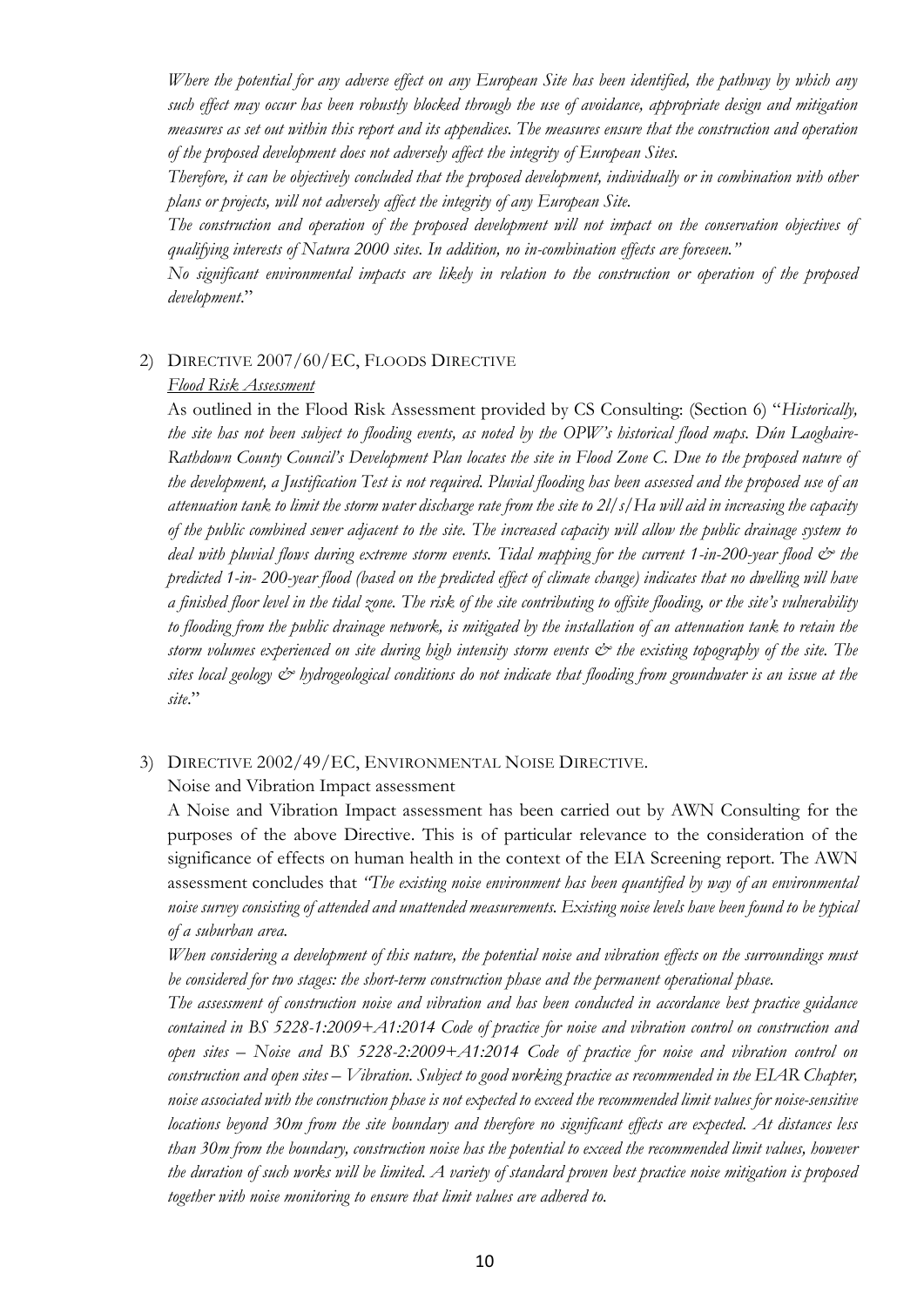*This chapter demonstrates that the predicted noise levels associated with the operational phase of the proposed development will be within best practice noise limits recommended in Irish guidance, therefore it is not considered that a significant effect is associated with the development."*

Construction Environmental Management Plan (CEMP)

The CEMP has been prepared by AWN Consulting (AWN) on behalf of Clonkeen Investments DAC and describes the mitigation measures that were taken into account in the AWN assessment of impacts from vibration and noise. In relation to noise the CEMP states that "*The earthworks will generate typical construction activity related noise and vibration sources from use of a variety of plant and machinery such as rock breakers (if required), excavators, lifting equipment, dumper trucks, compressors and generators. The noise limits to be applied for the duration of the infrastructure works are those specified in the B Category of BS 5228. These limits are summarised below and will be applied at the nearest sensitive receptors to the works.*

- *Night (23:00-07:00) = 55dB*
- *Evening (19:00-23:00) = 65dB*
- *Day (07:00-19:00) = 70dB*

*The total noise (LAeq) which should not be exceeded during daytime is therefore 70dB. Should the noise exceed 75db, additional mitigation measures will be employed.*

*Vibration limits to be applied for the infrastructure works are those specified in the TII document Guidelines for the Treatment of Noise and Vibration in National Road Schemes (TII, Revision 1, 2004). These limits are outlined below:*

*Allowable Vibration (in terms of peak particle velocity) at the closest part of sensitive property to the source of vibration, at a frequency of;*

- *Less than 11Hz - 3mm/s*
- *11 to 50 Hz - 3 to 8mm/s*
- *50 to 110 Hz (and above) - 8 to 11mm/s*

*All works on site shall comply with BS 5228 2009+ A1 2014 (Parts 1 & 2) which gives detailed guidance on the control of noise and vibration from construction activities*". Details of mitigation measures are outlined and the Board is referred to the contents of the CEMP in that regard.

#### 4) Directive 2000/60/EC, Water Framework Directive

As outlined in the EIAR Screening Report "*The 2020 Q-Value for the Kill o' the Grange Stream measured just upstream of the proposed development site at Footbridge Meadowvale was 3 (poor), as was the 2000 Q-Value measured at the Bridge on Johnstown Road, about 0.6km downstream and the 2020 Q-Value measured at Killiney Hill Road Bridge about 5km downstream of the proposed development site. The river waterbody Water Framework Directive (WFD) status 2013-2018 for the Kill o' the Grange Stream was 'poor' and river waterbodies risk was deemed 'at risk'. The coastal water quality 2010-2012 of Southwestern Irish Sea – Killiney Bay (HA10) was 'unpolluted'. The coastal waterbody WFD status 2013-2018 for the same area was 'high' and coastal waterbodies risk was deemed 'not at risk'*.

As outlined in the EcIA "*Watercourses and surface runoff are seen as the main potential pathway for impacts on biodiversity outside of the site. The site is proximate to drainage ditch which flows into the Kill Of The Grange Stream which flows to Killiney Bay." "Mitigation measures have been developed to reduce impacts on biodiversity to non significant levels. The overall impact on the ecology of the proposed development will result in a Negligible/adverse/international/ negative impact/Not significant/long term residual impact on the ecology of the site and locality overall*." Following the implementation of the above referenced measures the proposed development will not cause any significant effect on surface water or coastal water status.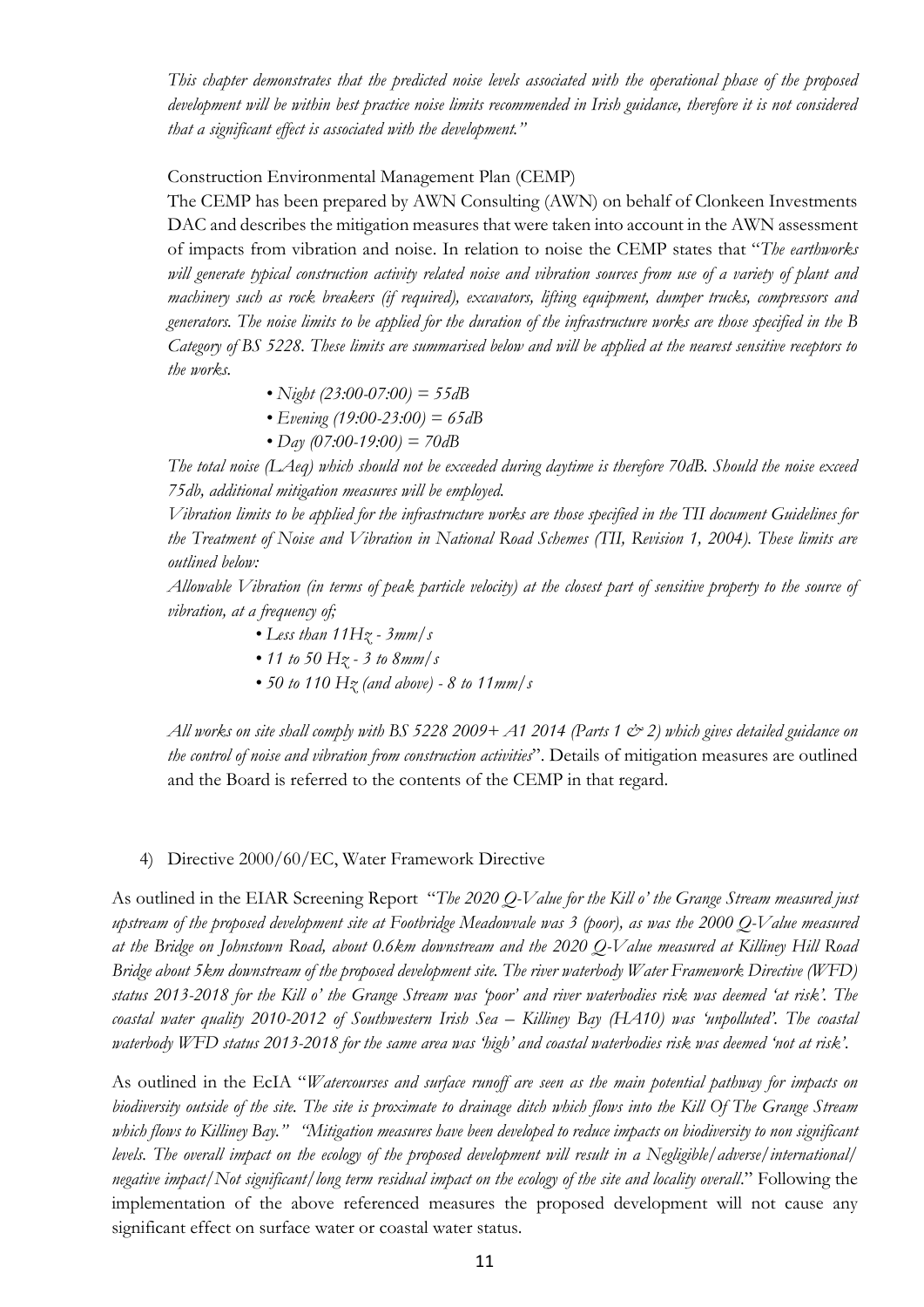### <span id="page-11-0"></span>5) DIRECTIVE 2001/42/ EC, SEA DIRECTIVE

Strategic Environmental Assessment or SEA is the term which has been given to the environmental assessment of plans and programmes, which help determine the nature and location of individual projects taking place. Directive  $2001/42/EC$  of the European Parliament and of the Council of Ministers, of  $27<sup>th</sup>$ June 2001, on the Assessment of the Effects of Certain Plans and Programmes on the Environment (SEA Directive). The SEA Directive was transposed into Irish Law through the European Communities (Environmental Assessment of Certain Plans and Programmes) Regulations 2004 (Statutory Instrument Number (SI No. 435 of 2004) and the Planning and Development (Strategic Environmental Assessment).

The enclosed EIAR Screening Statement, prepared by Tom Phillips and Associates notes that "*A Strategic Environmental Assessment (SEA) Environmental Report has been prepared for the Dún Laoghaire-Rathdown County Development Plan 2016-2022. It has been undertaken by CAAS Ltd. on behalf of Dún Laoghaire-Rathdown County Council. The Plan sets out an overall strategy for the proper planning and sustainable development of the functional area of Dún Laoghaire- Rathdown County Council for the period 2016- 2022.* 

*Reports in the current submission that are relevant to this Directive include the Environmental Impact Assessment Screening Report, Planning Report, Statement of Consistency and the Material Contravention Statement, all of which have been written by Tom Philips Associates.* 

*The Dún Laoghaire-Rathdown County Development Plan 2016-2022 has been consulted throughout the process of the design and preparation of assessment reports for this project. The Dún Laoghaire-Rathdown County Development Plan 2016-2022 has been informed by the SEA Environmental Report for the Dún Laoghaire-Rathdown County Development Plan 2016-2022. As a result, no further assessment in relation to DIRECTIVE 2001/42/ EC, SEA DIRECTIVE is required*."

<span id="page-11-1"></span>6) DIRECTIVE 2008/50/EC, AIR QUALITY & Directive 2004/107/EC relating to arsenic, cadmium, mercury, nickel and polycyclic aromatic hydrocarbons in ambient air.

### EIAR Screening

As outlined in the EIAR Screeninig "The development comprises a residential proposal that will not give rise to pollutants. Construction activities, such as basement excavation, will be subject to on-site management, as per the enclosed documentation. An assessment of asbestos within the development has been completed and is considered in on-site management, as per the enclosed documentation which will prevent any asbestos material from being released."

### Construction Environmental Management Plan (CEMP)

The CEMP has been prepared by AWN Consulting (AWN) on behalf of Clonkeen Investments DAC. In relation to dust the CEMP states that "*The objective of dust control at the site is to ensure that no significant nuisance occurs at nearby sensitive receptors. In order to develop a workable and transparent dust control strategy, the measures set out below have been formulated by drawing on best practice guidance from Ireland and the UK such as:*

*• Department of Environment, Heritage and Local Government (DOEHLG), Quarries and Ancillary Activities, Guidelines for Planning Authorities (2004);*

*• The Scottish Office – Development Department, Planning Advice Note PAN50 Controlling the Environmental Effects Of Surface Mineral Workings Annex B: The Control of Dust at Surface Mineral Workings (1996) and*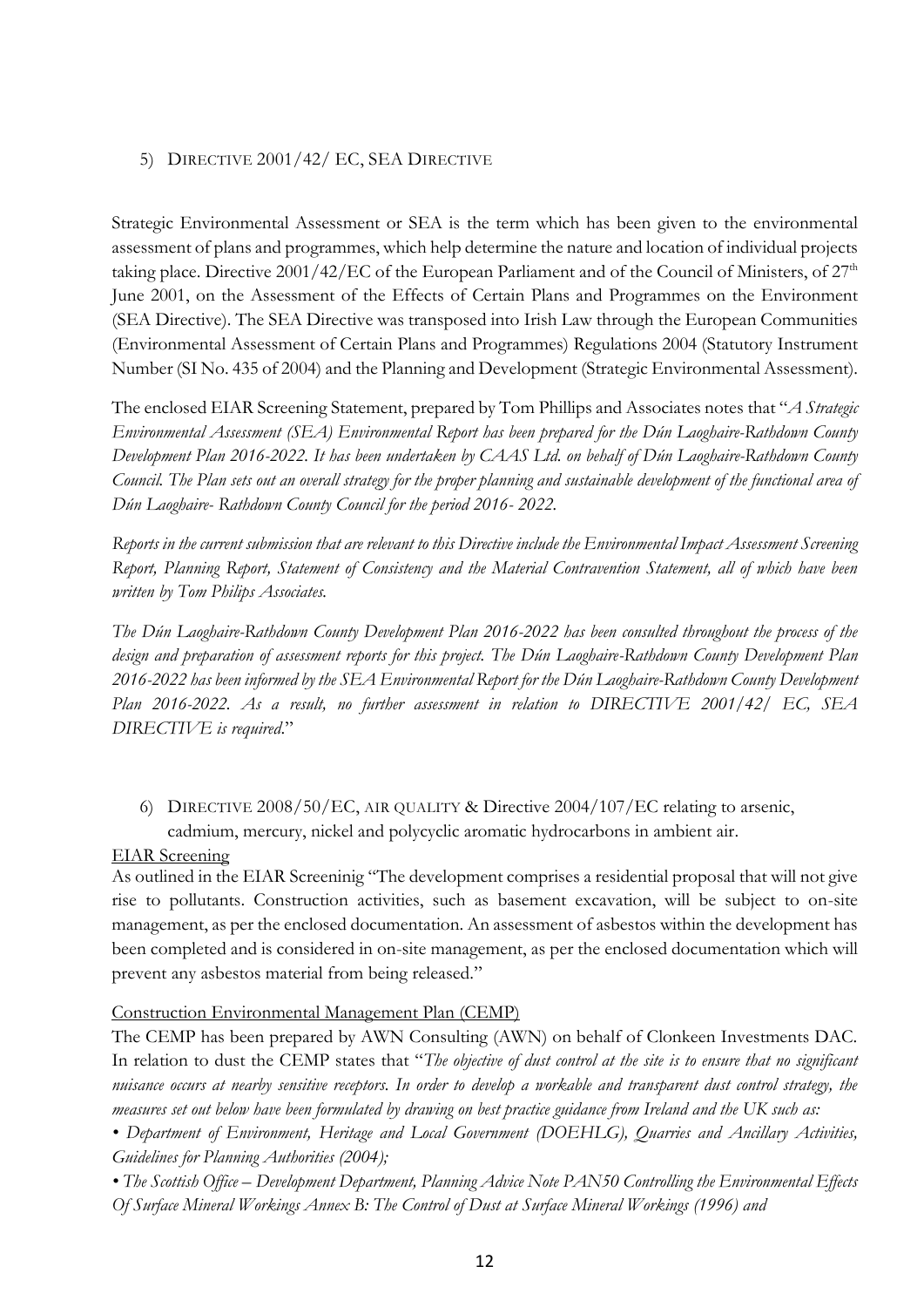*• Institute of Air Quality Management (IAQM), Guidance on the Assessment of Dust from Demolition and Construction (2014).*

*The site activities will be undertaken with due consideration of the surrounding environment and the close proximity of sensitive receptors such as residents and pedestrians. Dust management during the construction phase will be the most important aspect in terms of minimising the impacts of the project on the surrounding air quality. The following measures will also be implemented to ensure impacts are minimised:*

*• Complaint registers will be kept detailing all telephone calls and letters of complaint received in connection with construction activities, together with details of any remedial actions carried out;*

*• Equipment and vehicles used on site will be in good condition such that emissions from diesel engines etc. are not excessive; and*

*• Pre-start checks will be carried out on equipment to ensure they are operating efficiently and that emission controls installed as part of the equipment are functional.*

*Dust deposition levels will be monitored on a regular basis in order to assess the impact that site activities may have on the local ambient air quality. The following procedure will be implemented:*

*• The dust deposition rate will be measured by positioning Bergerhoff Dust Deposit Gauges at strategic locations near the boundaries of the site for a period of 30 (+/- 2) days if required. Monitoring will be conducted as required during periods when the highest levels of dust are expected to be generated i.e., during site preparation works and soil stripping activities.*

*• The exact locations will be determined after consideration of the requirements of Method VDI 2119 with respect to the location of the samplers relative to obstructions, height above ground and sample collection and analysis procedures.*

*• After each 30 (+/- 2 days) exposure period, the gauges will be removed from the sampling location, sealed and the dust deposits in each gauge will be determined gravimetrically by an accredited laboratory and expressed as a dust deposition rate in mg/m2/day in accordance with the relevant standards.*

*• Technical monitoring reports detailing all measurement results, methodologies and assessment of results shall be subsequently prepared and maintained by the Site Manager.*

*A limit value of 350 mg/m2/day will be used in comparison with recorded values*."

In addition in relation to traffic as outlined int the CEMP "*A Construction Traffic Management Plan (CTMP) will be prepared for the site works in accordance with the principles outlined above and shall comply at all times with the requirements of:*

- *Department of Transport Traffic Signs Manual 2010 – Chapter 8 Temporary Traffic Measures and Signs for Roadworks*
- *Department of Transport Guidance for the Control and Management of Traffic at Road Works (2010)*
- *Any additional requirements detailed in the Design Manual for Roads and Bridges (DMRB) & Design Manual for Urban Roads & Streets (DMURS)*

*The contractor shall prepare a detailed CTMP for works at that interface with the existing road network and obtain all required road opening licenses from Dun Laoghaire Rathdown County Council."* "

Following the implementation of mitigation measures outlined in the CEMP proposed development will cause any significant effect on Air Quality.

# 7) SEVESO III DIRECTIVE (2012/18/EU)

<span id="page-12-0"></span>The proposed development site is within the DMR east Garda region. Following an assessment of the Seveso sites proximate to the proposed development site no Seveso Sites are within the DMR East Region<sup>2</sup>. The nearest Seveso sites are located at Ringsend (i.e. Dublin Bay Power, N.O.R.A., Dublin Waste to Energy and ESB Poolbeg. The proposed development is not proximate to a Seveso site and

<sup>2</sup> <https://www.arcgis.com/apps/webappviewer/index.html?id=a01b5a0a6ff24f10adff30beaa3b6fd0>